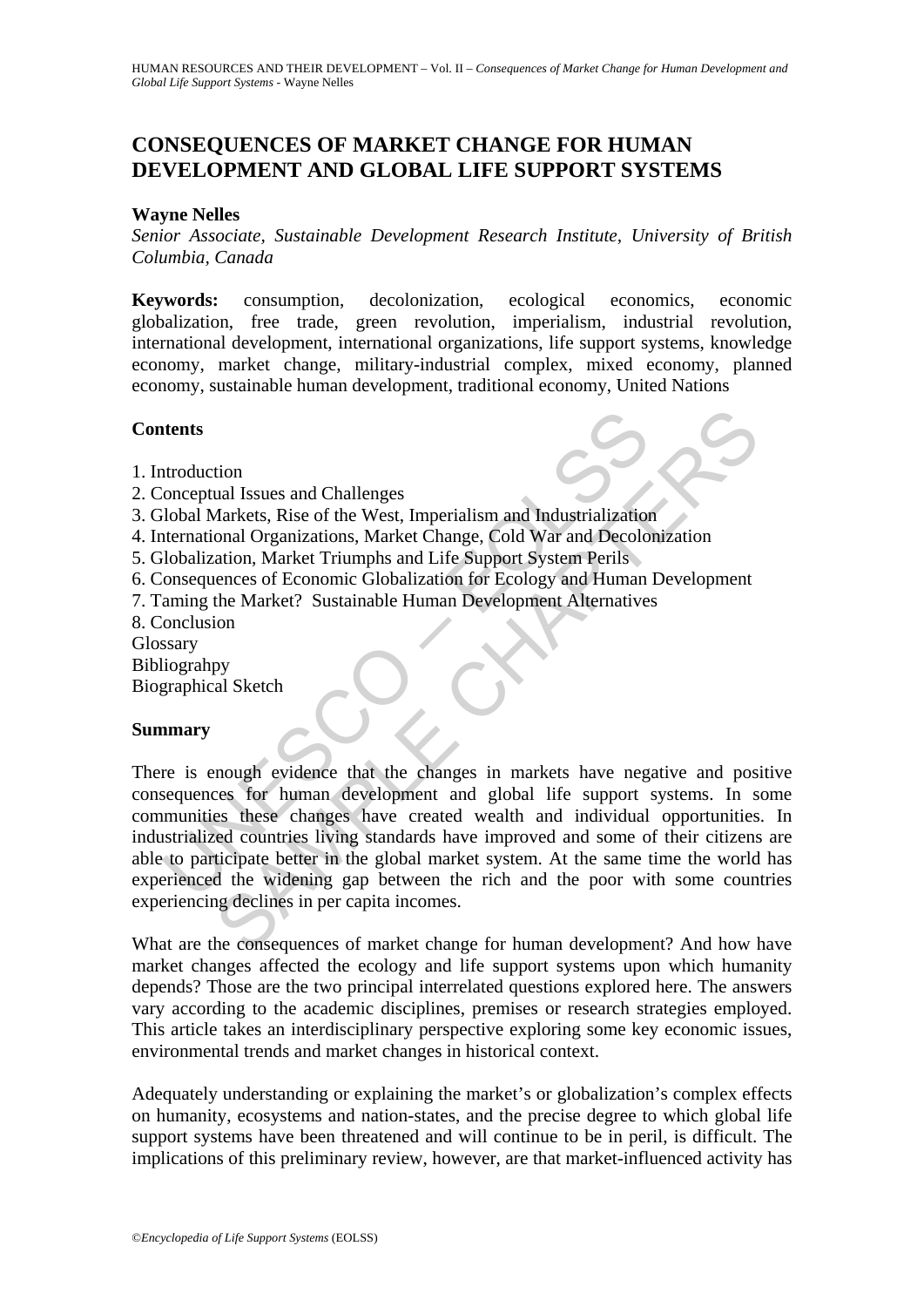become a distinctive threat to economic security, food security and health security negatively contributing to human development while continuing in a feedback cycle to further threaten the environment. Despite a few recent and clearly positive business and government initiatives, without serious reforms in policies and laws as well as global economics and the free market system, negative trends will continue.

## **1. Introduction**

The study of markets is often viewed as a handmaiden of business and commerce linked to economic theory with key assumptions such as scarcity in available goods or resources and the need for individual or collective choice among restricted alternatives. Research about markets also examines "supply and demand" behavior often premised on how best to increase wealth or maximize profit for individuals, corporations and governments within an increasingly competitive and globalized economic environment. For a broader assessment of market change on human development, however, one needs to look at economics as a social science asking: "Who controls those markets and in whose interest?" Market change also has implications for the biological and life sciences concerning economic activity's effects on the environment. An emerging field of ecological economics seeks to measure environmental values better while proposing alternative modeling, pricing and taxation systems. This article provides a brief introduction to examining markets, human development and ecology as a complex set of interrelated phenomena drawing from themes in history, sociology, and political economy, highlighting trends and data from recent United Nations reports.

ernments within an increasingly competitive and globalized econ<br>a broader assessment of market change on human development, hook at economics as a social science asking: "Who controls those interest?" Market change also ha Its within an increasingly competitive and globalized economic environm<br>ler assessment of market change on human development, however, one no<br>economics as a social science asking: "Who controls those markets an<br>erest?" Mar The most fundamental market change over the last century has been economic globalization, corresponding with an ideological shift embracing market economy principles in many nations. Industrialized countries have also dominated the design, building and control of the world financial markets and trading system. Western capitalist market concepts, actors and structures have largely triumphed over socialiststyle economic systems, especially in the 1990s, with the Soviet Union's collapse. Globalization and Western markets enhanced by free trade have also challenged the viability of purely local, traditional and community-based market systems. Powerful nation-states have promoted those markets through the Bretton Woods system after World War Two and reinforced them in the World Trade Organization (WTO). Regional market systems and trading blocs in Europe, North America, Asia Pacific and Latin America have also emerged to protect national systems through regional or ideological based alliances among countries sharing similar values. Global marketdriven consumption increased dramatically in the twentieth century raising living standards in many countries but with increased poverty and serious negative consequences for others and corresponding environmental damage threatening global life support systems.

## **2. Conceptual Issues and Challenges**

Scholarship on human development covers a range of academic disciplines and professional fields. Human development concepts and theories vary widely from the perspectives of philosopher, sociologist, anthropologist, historian, psychologist, biologist, political scientist, geographer, economist or other disciplines. Professional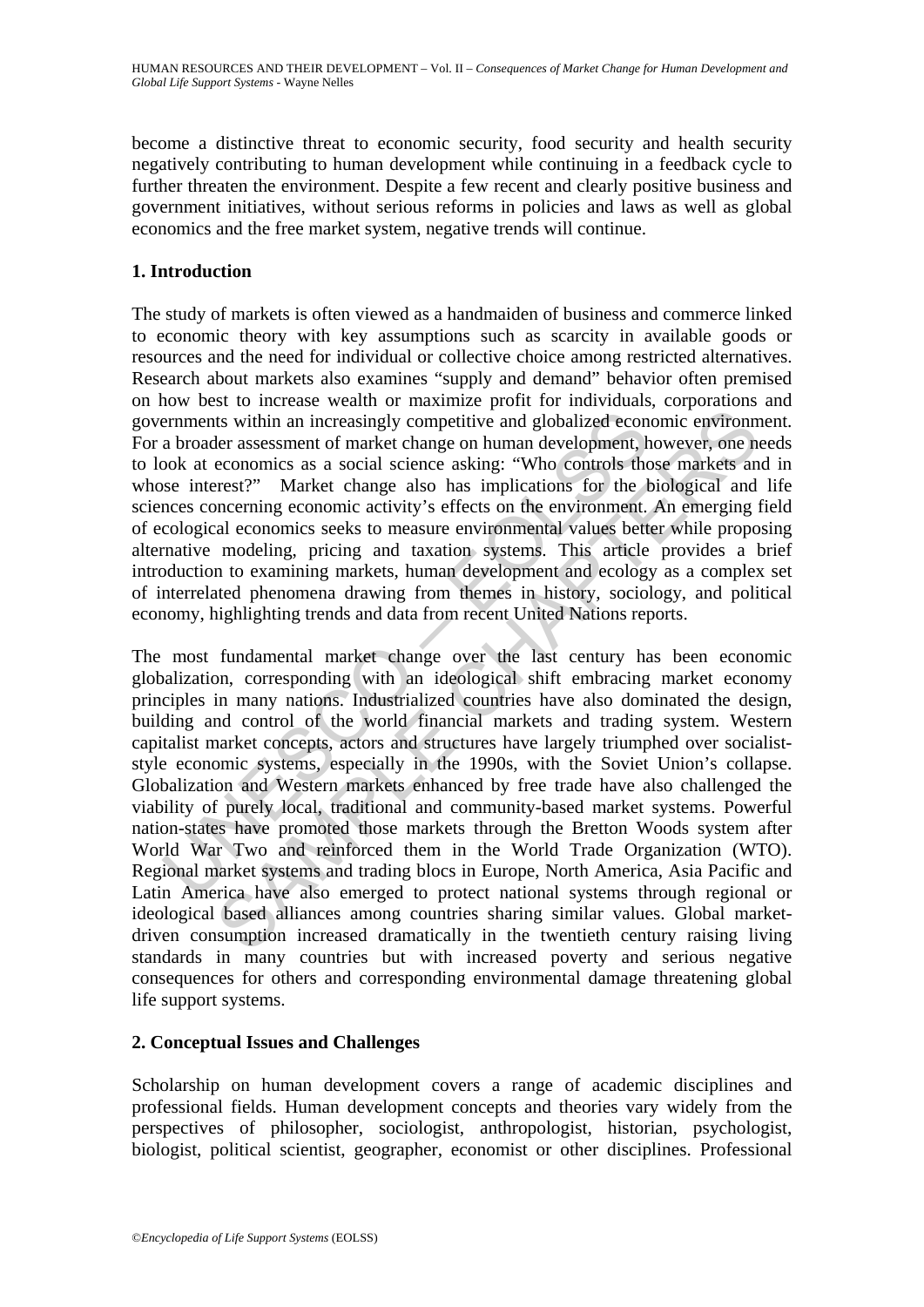HUMAN RESOURCES AND THEIR DEVELOPMENT – Vol. II – *Consequences of Market Change for Human Development and Global Life Support Systems* - Wayne Nelles

fields such as education, business and commerce, public administration and management, psychiatry and medicine also tend to view human development in terms of how best to improve human effectiveness and quality of life. They sometimes draw from more critical academic thinking but often with a normative perspective to apply theory and useful research results. Those from interdisciplinary fields such as environmental, sustainable development, or international development studies blend analytical, normative and applied approaches. Analytical perspectives and theories explain what human development is and why and how it occurs. Normative perspectives suggest ways and means to improve the human condition.

Economists and business people have had the most impact on the way markets are studied. Economists sometimes view themselves as social or empirical scientists who try to explain and predict market behavior. Scholarship among economists and those who study business and commerce, however, also aims to maximize human development by understanding and manipulating human response to markets. Growth, development and progress, using biological and natural analogies to describe processes, are powerful notions underpinning economic theory and practice. Human psychological and biological development occurs naturally if the physical body receives sufficient nourishment. The human mind can "grow" through education, culture and social interaction. Societies and nations also grow and develop their economies from industrialization and technical progress or to new social systems allowing more rights and direct benefits to its citizens.

I study business and commerce, however, also aims to<br>elopment by understanding and manipulating human response to<br>elopment and progress, using biological and natural analogies to do<br>boilogical development cocurs naturally w business and commerce, however, also aims to maximize hund by understanding and manipulating human response to markets. Gro and progress, using biological and natural analogies to describe process and in the along that a Human development can also imply a positive qualitative change or improvement in human welfare or bettering the overall quality of personal, social and economic life. This can be measured through non-mutually exclusive indicators from: psychological or spiritual fulfillment; to meeting basic personal survival needs for water, food and shelter; to ensuring one's surrounding environment supports optimum physical health with clean air to breathe and personal safety ensured; to adequate personal incomes and bank account savings; to gross domestic product (GDP or GNP) analyses of marketplace activity noting consumption patterns or economic exchanges; to creating surplus economic wealth and social security through businesses, investments, taxation and voluntary associations which can further community and national development. Optimum human development should, at least, ensure that the species continues and basic needs are met allowing comfort for all in a healthy environment. Whether markets alone can provide this is a matter for debate.

A market refers to a form of human economic exchange. Markets can be clearly defined economic or social institutions or physical places where people can buy essentials such as food and clothing; own or rent their shelter; purchase recreational items such as stereos, televisions or books; buy or rent transportation from owning personal vehicles to purchasing bus rides allowing one to travel freely to and from school or work. Markets can also be virtual places such as money markets, commodity markets, futures markets or stock markets where people can invest in goods, companies or non-essentials and use the Internet or computer terminals in their home or office to do so. Markets have always existed but the open or free "market economy" is associated with Western history and democratic political systems in contrast to a closed or "planned economy" of socialist or communist societies. A "mixed economy" describes qualities of both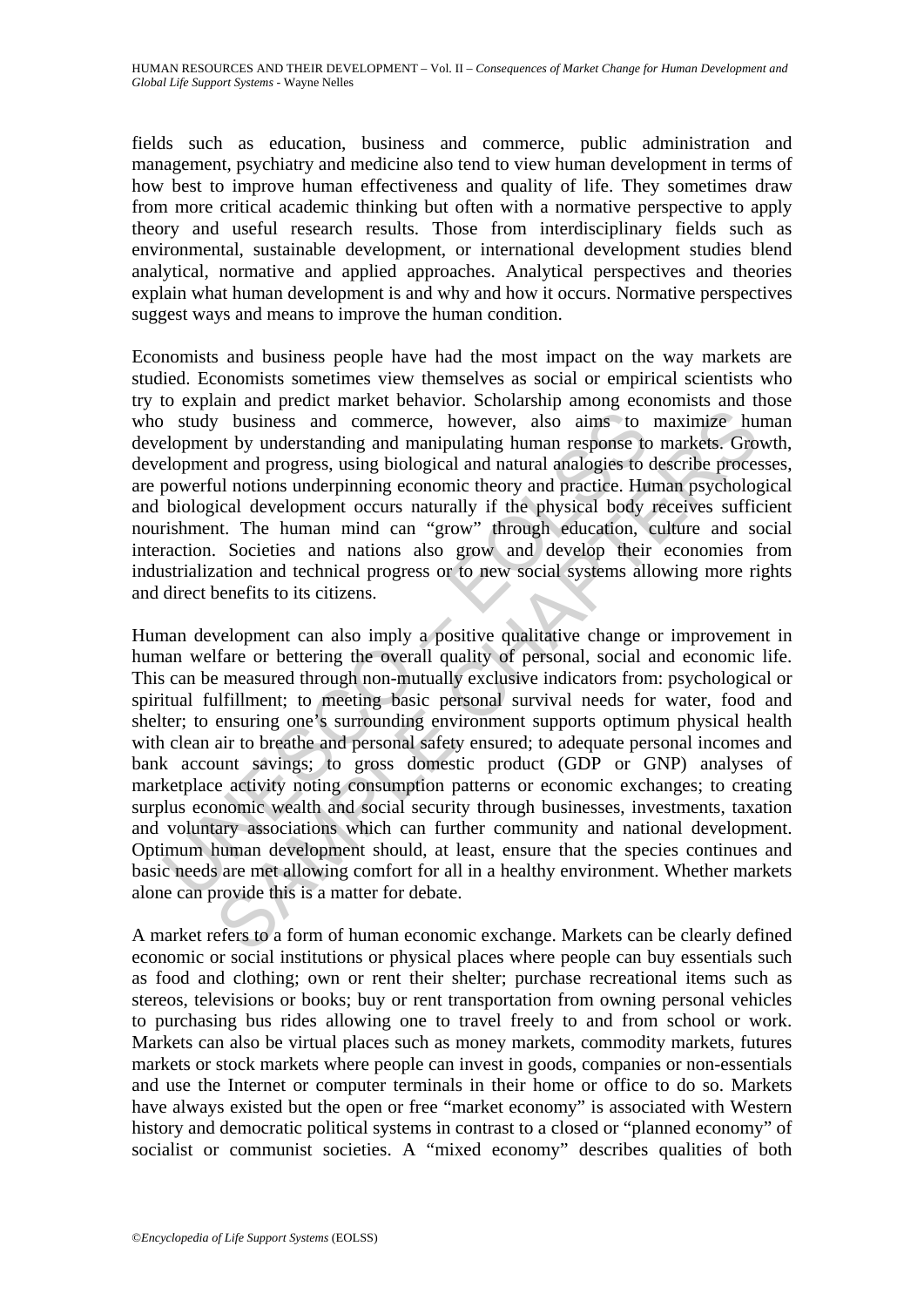systems together. A "traditional" or "primitive" economy in anthropological studies refers to socio-economic exchange in prehistoric societies or in living indigenous or tribal groups practicing ancient customs or traditional forms of exchange. Markets today are strongly influenced by the phenomenon of economic globalization, referring to a process of global economic integration through trade agreements, the power and concentration of multinational corporations, media linkages, labor movements, and freeflow of capital and ideas across borders.

nanity not only to survive, but also to "develop," grow and prosponder also exacerbated ecological impacts, favored a small number of oing so, marginalized opportunities for others, and threatened thems upon which humanity not only to survive, but also to "develop," grow and prosper. Market syst<br>xxacerbated ecological impacts, favored a small number of human population<br>x, marginalized opportunities for others, and threatened the very life su The idea of life support systems is a biological and ecological concept. Humanity needs clean air and water and sufficient food for basic survival. Humans extract these from their natural environments but biological life and cycles dictate that through breath, excretion, death and decay of the human form humanity is returned to the earth and basic building blocks of life. Economic systems and markets have allowed parts of humanity not only to survive, but also to "develop," grow and prosper. Market systems have also exacerbated ecological impacts, favored a small number of human population in doing so, marginalized opportunities for others, and threatened the very life support systems upon which humanity depends. Humans collectively now exert substantial negative influence on the Earth's carrying capacity due to sheer numbers, now some six billion people. Humans have been permanently altering ecosystems at alarming rates through consumption, increased market activity and industry-led habitat destruction, deforestation, over-fishing, pollution, genetic engineering replacing or altering traditional agriculture practices, and climate change, as well as other human processes. Scientists, the public, government, politicians and business people debate the degree to which such changes have been helpful or harmful to human development and the environment but it is hard to dispute the facts of dramatic ecological and economic change over the past century.

## **3. Global Markets, Rise of the West, Imperialism and Industrialization**

Anthropologists and historians describing humanity's biological and cultural evolution over several million years acknowledge the importance of economic exchange through markets as integral to human social interaction. Economics, market relations and control over resources have been fundamental to national development as well as building and sustaining empires throughout history. Scholarship is divided on whether all societies must pass through identical stages to reach the same levels of social and economic development found in Western industrialized societies, and whether in doing so have become more "advanced" or "developed." Typical of this economic literature, reflecting Cold War themes, was Rostow's classic 1960 study *The Stages of Economic Growth: a Non-Communist Manifesto*. Many scholars have discredited such "stage" theories of development that suggest all peoples or nations are expected to pass through the same experiences. However, most ideas of progress still imply "advancement" towards industrialization or post-industrial activities, democratic political systems and to open and free societies where individual human rights are respected.

The most significant world market shift still affecting twenty-first century global humanity was Europe's movement out of the Middle Ages into a "modernization" period characterized by exploration, mercantilism, technology development, trade and colonization beginning in the early 1400s. Prior to that centuries of empires rose and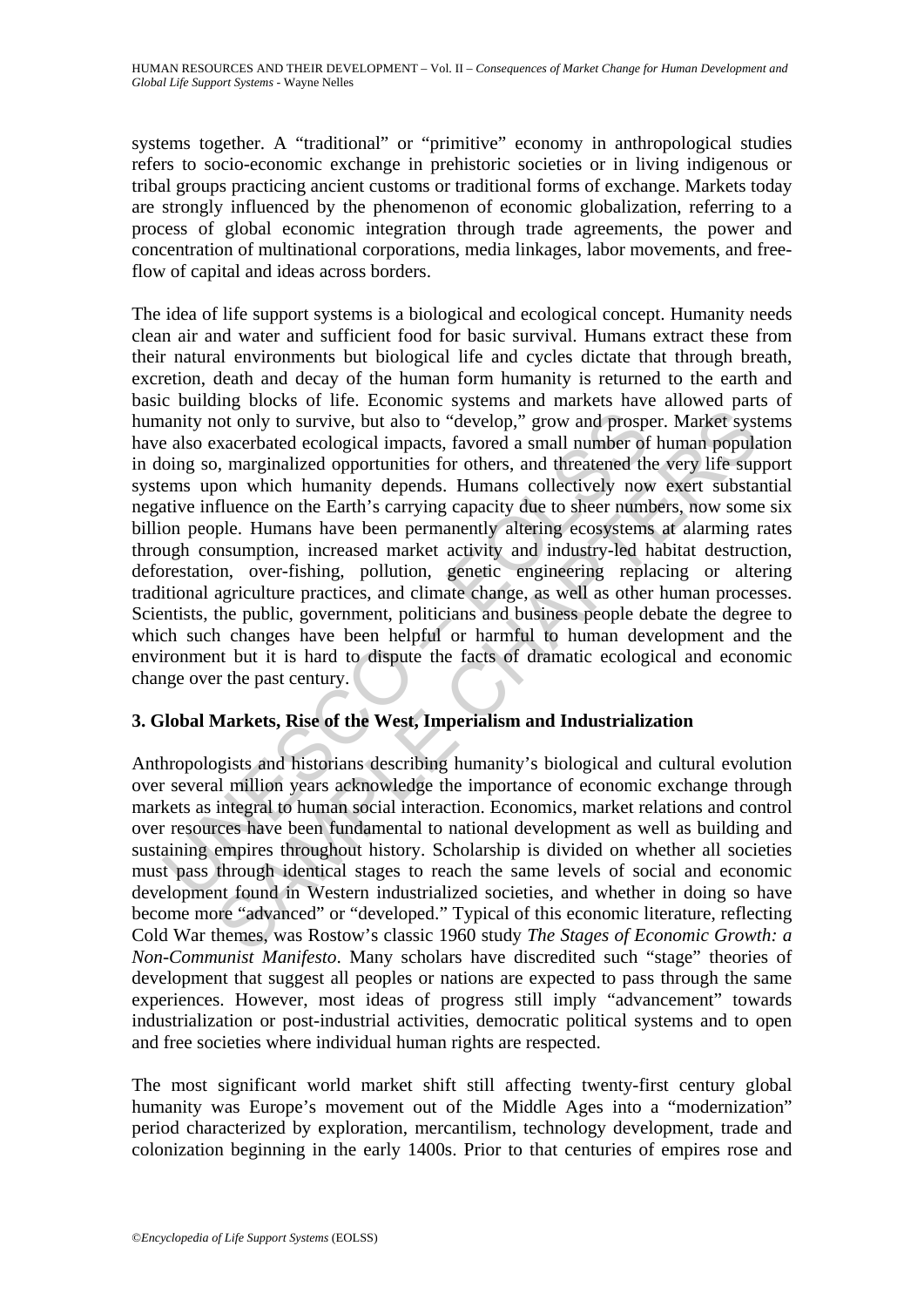fell, often disconnected but shifting power from Roman, Byzantine, Chinese, Mongol, and Islamic Centers in the Old World and among Mayas, Aztecs, Incas and others in the New World. Despite vast territories these civilizations, however, remained regional. In Europe a Catholic empire dominated for centuries controlling finance and public affairs, but after 1500 a new economic system arose, paralleling secular scientific developments and a more individualist society linked to the Protestant Reformation. The early 1800s also marked another transition from feudalism to capitalism with new European nation states and the rise of private finance capital supporting colonialist acquisitions, wars and standing armies to defend states and their possessions. This period, from the sixteenth century on, can be characterized as the "Rise of the West" when white Europeans sowed seeds of the present international political and economic system. That system initiated market forces benefiting Europeans and colonists but entrenched injustices and inequities inherent in current global human development and ecological problems.

The early 1400s onwards, the British, Dutch, French, Portugn<br>an to explore, settle and ultimately conquer many parts of As<br>ericas. They caved up the world into spheres of political and e<br>many effects of which are still app metric and ultrimal extra plane and Fortephran and Entropyrine and Space and Space and Ultrimal Terms parts of Asia, Africa and They carved up the world into spheres of political and economic influenties They carved up the From the early 1400s onwards, the British, Dutch, French, Portuguese and Spanish began to explore, settle and ultimately conquer many parts of Asia, Africa and the Americas. They carved up the world into spheres of political and economic influence the many effects of which are still apparent today. In doing so Europeans subjugated and destroyed local native populations, while establishing colonies and making territorial claims for their home countries. The European concept of human development then was narrow in social, political, religious, gender and racial terms. Many people had no citizenship or voting rights and had little economic or political power. Natives in the colonies were often not considered human, but animals or subhuman species, at times bought and sold as slaves. The slave market was huge and the demographic movement so large and of such profound impact that Africans captured and shipped to the Caribbean and North America to work in the sugar, tobacco and other plantations contributed substantially to the economic success of emerging empires, the British in particular. Today Africa is still the least developed continent economically with some of the poorest countries. Many communities where African slaves were forcibly settled still remain poor and both class and race continue to divide populations.

Human development in the colonizing era was particularly skewed to the advantage of white Europeans, but especially upper classes or business people. Development favored an emerging mercantilist class or capitalist elites with new corporate structures or companies benefiting the state and individuals. No longer was economic or social advancement or privilege linked only to the church but to individual entrepreneurial initiative. Capitalism grew amidst wars and violent political crisis often driven by republicanism with intellectual and citizen-based movements calling for freedom from imperial and aristocratic rule. Free market capitalism, ironically, however, was also effectively born amidst European economic, social and intellectual hegemony over other cultures, languages and peoples many of whom were subjugated or extinguished through colonial economic and educational policies.

Different schools of thought have debated the reasons for and implications of this major shift. Conservative scholars see capitalism's founding as positive leading to improved economic growth and social advancement for all. Critical, left-leaning scholarship, however, points to this period as the beginning of a still fundamentally flawed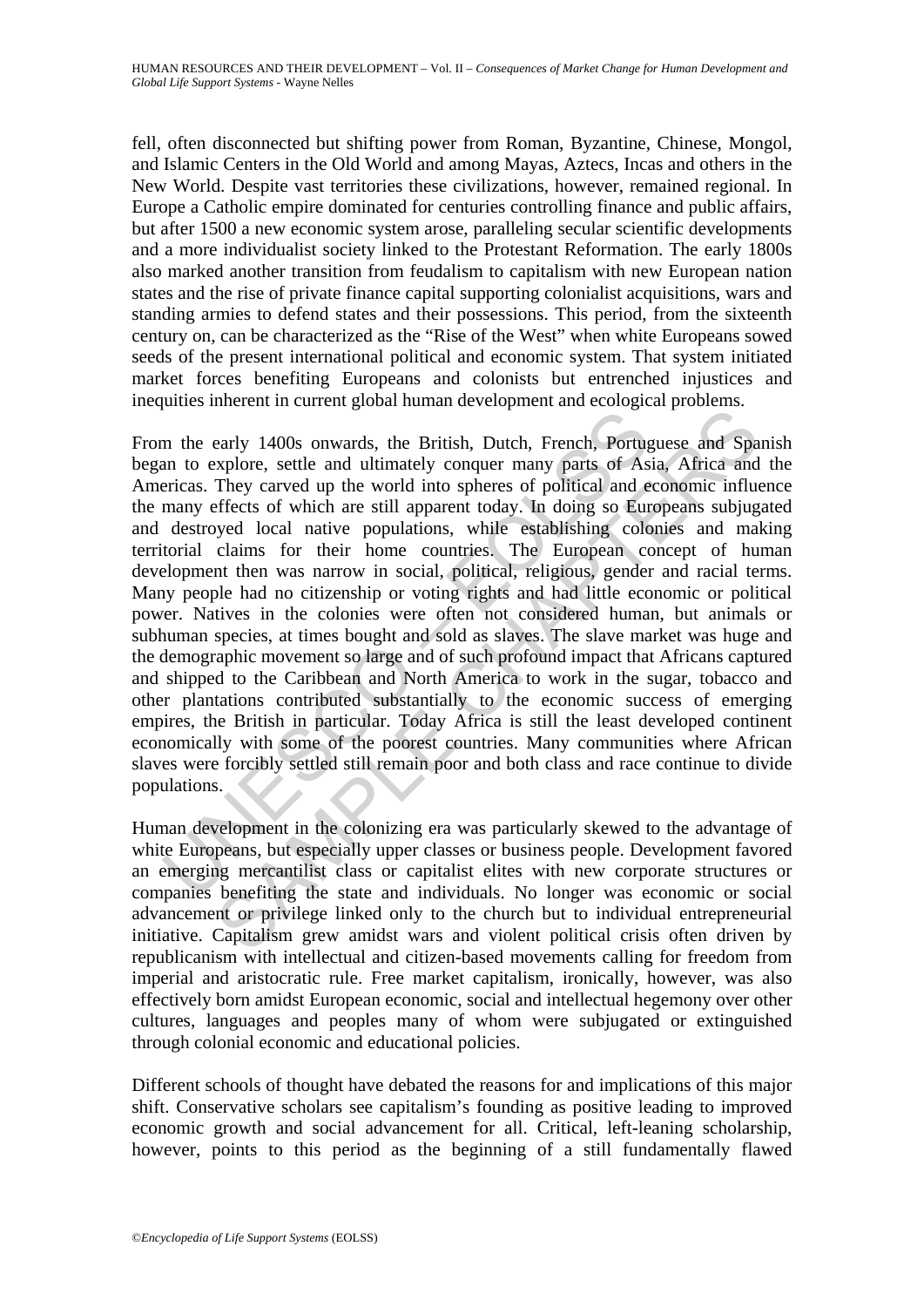international economic system. Immanuel Wallerstein and Andre Gunder Frank, among others, pioneered theories about the origins of the modern world system and historical "development of underdevelopment" describing a process of how poorer nations were kept poor through a global economic system dominated by major powers. One factor that furthered the emergence of a world capitalist system was new economic theory building on Adam Smith's classic 1776 work*, An Inquiry into the Nature and Causes of the Wealth of Nations.* Smith advocated freer trade not dominated by imperial mercantilists, and not restricted by customs duties or import-export quotas.

The rise of the West coincided with significant changes including the Renaissance, the Protestant Reformation, the Scientific Revolution and the democratizing and republican forces of the French and American Revolutions. New scientific ideas in seventeenth century Europe, advanced by Francis Bacon and others, helped further a religious and secular world-view separating humanity from nature and asserting its "dominion" over nature. Some studies in environmental history, ecological thought, and the history of science point to this as the beginning of a modern anti-ecological world-view. It differentiated humans from, and claimed mastery over, nature, an outlook still embraced by many governments, business leaders and scientists today. Among the most significant ecological effects linked to new capitalist markets and trade development was the exploitation of the colonies for minerals and natural resources especially gold and silver, spices, furs, fish and forests. Europeans also established huge sugar, coffee, tobacco, and cotton plantations creating products for sale, trade and use in the home countries.

relation and moreover the colonies for the colonies weren and asserting that world-view separating humanity from nature and asserting it encomposition and claimed matery over, nature, an out many governments, business lead Fid-view separating humanity from nature and asserting its "dominion"<br>rid-view separating humanity from nature and asserting its "dominion"<br>one studies in environmental history, ecological thought, and the histor<br>ord human Not only did European colonists use mostly slave labor on plantations, further encouraging a market that exploited other humans, but radically altered the soil, landscapes, climate and ecological systems in doing so. By focusing on export cash crops through clearing large tracts of land they discouraged local or self-sufficient agricultural production. They also adversely affected local ecology and micro-climates in certain areas encouraging flooding, soil loss and desertification while raising temperatures where larger trees no longer provided protection to the soil or shade for vegetation and animals. Economic policies that controlled imports and promoted exports of finished products from Britain reinforced capitalist wealth in the home country. Raw materials from the colonies for processing manufactured goods fueled the Industrial Revolution. Colonial economic policies implied a strong navy to prevent piracy and protect its overseas interests. Wars over colonies were in large part economic and trade wars. Clearing forests for shipbuilding to support the growing merchant navies and military defense or mining coal, as well as gold and silver often to pay for increased military expenses, substantially altered ecological conditions with economic wealth.

Research on such issues is relatively recent. The climatic and other environmental effects of such an economic market are just beginning to be understood through the new field of environmental history. Mineral and natural resource extraction as well as plantation-related market activity linked to colonization and the beginnings of the world trade system have had profound effects on subsequent patterns in human development and planetary life support systems. Historians have also begun to uncover the beginnings of conservation ideas, scientists and movements that questioned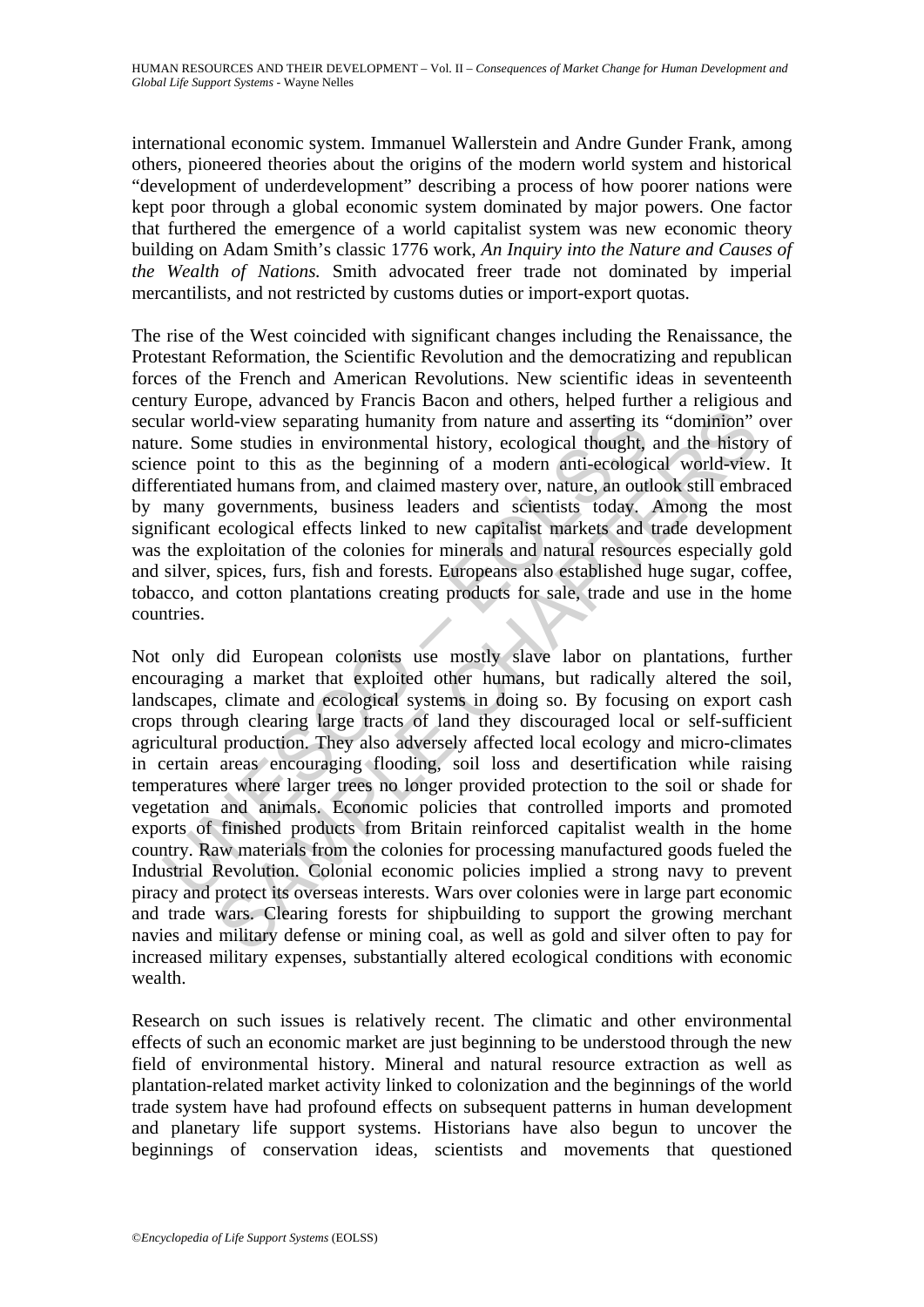colonialism's harmful effects on the ecology. These led to the founding of special parks and conservation areas in some colonies that tempered the effects of economic activity. However, these initiatives had a small effect compared to the massive deforestation and resource extraction that fueled the Industrial Revolution and military production.

By the beginning of the nineteenth century most major wars between European states had subsided and Britain had become the world's singular economic power buttressed by its navy and colonies. By 1815 a modern international economic system had been established, industrialization had increased productivity to fuel this new economy, and a "Concert of Europe" assured relative peace among the Great Powers while Great Britain led the Industrial Revolution. Imperialist trade policies and colonial possessions made Britain the world's richest nation and furthest-reaching empire but during the nineteenth century the world's balance of power shifted partly due to global market changes. Although Britain continued to acquire and promote settlement in new colonies, the United States grew, as a powerful and independent industrial nation after the American Revolution, and Germany became a world leader and military power feared by others. By the early twentieth century other nations measured progress, and especially their levels of military preparedness as well as technical training and expertise for industrial development, against Germany's.

hough Britain continued to acquire and promote settlement in<br>ted States grew, as a powerful and independent industrial nation<br>olution, and Germany became a world leader and military powe<br>the early twentieth century other n Britain continued to acquire and promote settlement in new colonies,<br>Britain continued to acquire and promote settlement in new colonies,<br>tes grew, as a powerful and independent industrial ration after the Amer<br>a, and Germ Industrialization led to profound changes for human development, especially in its heartland, Britain. A labor movement promoting unionism and socialist ideas attempted to improve working conditions and wages inspired by Karl Marx, Frederick Engels and others' writings. This was a radical response to industrialism's exploitative and capitalist market excesses and one of the most significant nineteenth century wars over market change was between the interests of Capital and Labor. This tension fueled the Russian Revolution, ultimately the two Great Powers that later dominated the Cold War, and remains significant in labor conflicts today. The British Empire had reached its zenith by Queen Victoria's death in 1901 and declined amidst the rising industrial and military might of Germany and the United States. War marked the beginning of the twentieth century, from the South African Boer War and Russian-Japanese war, to World War One. Sustaining empires became a financial burden rather than a market boon and the First World War was substantially expensive in financial and human costs. It led to the weakening of many imperial ambitions, huge national debts and a League of Nations system that initiated a decolonization process through a trustee mandates system.

> TO ACCESS ALL THE **22 PAGES** OF THIS CHAPTER, Visit: [http://www.eolss.net/Eolss-sampleAllChapter.aspx](https://www.eolss.net/ebooklib/sc_cart.aspx?File=E1-10-05-01)

- - -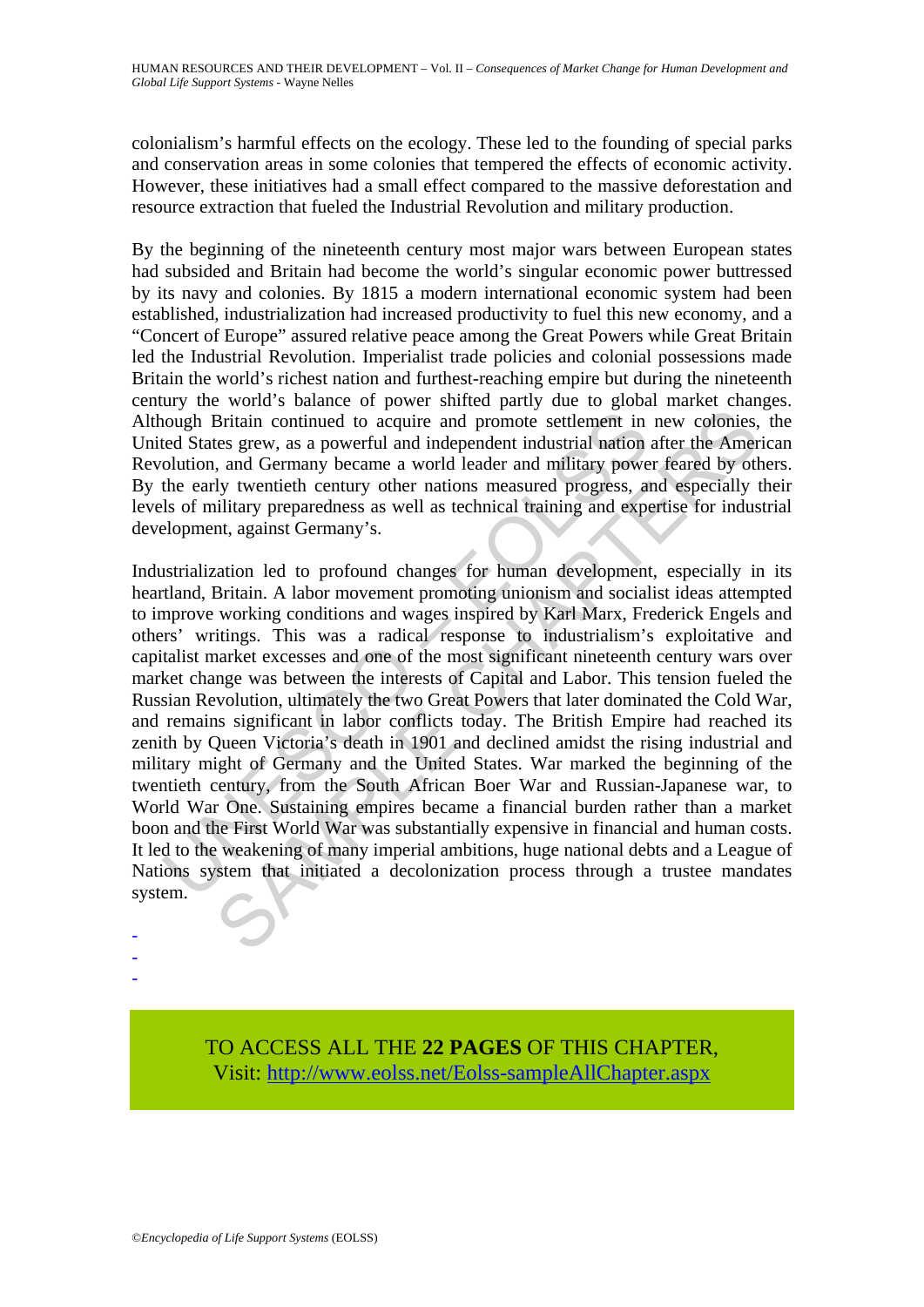#### **Bibliography**

Carrier, James G., Ed. (1997). *Meanings of the Market: The Free Market in Western Culture*, Oxford, Berg. [This book provides anthropological and cultural perspectives on market ideas and practices.]

Daly, Herman E. and Kenneth N. Townsend., Eds. (1993). *Valuing the Earth: Economics, EcologyEconomics, Ecology and Ethics*, Cambridge, The MIT Press. [The collection of essays provides an overview of principal proponents and arguments for a more ethical and environmentally sound economy supporting human development.]

Elkington, John. (1998). *Cannibals with Forks: The Triple Bottom Line of 21st Century Business*, Gabriola Island/Stoney Creek, New Society Publishers. [This book offers a useful overview to recent trends in business integrating environmental as social considerations into business decision-making.]

Grove, Richard. (1995). *Green Imperialism: Colonial Expansion, tropical island Edens and the origins of environmentalism, 1600-1860*, Cambridge, Cambridge University Press. [This book shows how early environmentalist thought, science and conservation practices evolved with colonization and imperialism.]

Heilbroner, Robert L. (1989). *The Making of Economic Society: Revised for the 1990s*, 8<sup>th</sup> Edition, Englewood Cliffs, Prentice Hall. [A classic overview of economic history still useful for understanding the development of contemporary socio- economic systems]

Kennedy, Paul. (1988). *The Rise and Fall of the Great Powers: Economic Change and Military Conflict from 1500 to 2000*, London, Fontana Press. [An examination of major historical developments in Western civilization and its affect on world history including the military's role in driving the economy and a new world financial system]

Mander, Jerry and Edward Goldsmith., Eds. (1996). *The Case Against the Global Economy and For a Turn to the Local,* San Francisco, Sierra Club Books. [A collection of essays from some of globalization's leading academic and activist critics]

*Connentalism, 1000-1600,* Cambridge, Cambridge University Press. [118 b<br>
oromentalism, 1000-1600, Cambridge, Cambridge University Press. [11816]<br>
oroment Robert L. (1989). The Making of Economic Society: Revised for the<br> them, 1600-1600, Cambridge, Cambridge University Press. [This book shows how<br>list thought, science and conservation practices evolved with colonization and imperiali<br>Robert L. (1989). The Making of Economic Society: Revise Mannion, A.M. (1997). *Global Environmental Change: A Natural and Cultural Environmental History*, 2<sup>nd</sup> Edition , Essex, Addison Wesley Longman Limited. [A useful overview of archeological, paleoanthropological, geographical and other scientific and social science literature in historical perspective relevant to contemporary debates on global change]

Martinussen, John. (1997). *State, Society and Market: A guide to competing theories of development*, London/Halifax, Zed Books/Fernwood Publishing. [A helpful overview of the major theoretical issues and debates in the international development literature]

Pointing, Clive. (1992). *A Green History of the World: The Environment and the Collapse of Great Civilizations*, New York, St. Martin's Press. [A critical history of global environmental changes and their effect on society]

Rist, Gilbert. (1997) *The History of Development from Western Origins to Global Faith*, London, Zed Books. [A useful history of economic and international development ideas and practices]

Westra, Laura and Patricia H Werhane, Eds. (1998) *The Business of Consumption: Environmental Ethics and the Global Economy*, Lanham, Rowman & Littlefield Publishers, Inc. [A collection of essays examining some critical issues about the effects and ethical implications of global market behavior and consumption]

#### **Biographical Sketch**

**Wayne Nelles** is a Senior Associate with the Sustainable Development Research Institute (SDRI) at the University of British Columbia (UBC). He has a Ph.D. from the University of British Columbia (UBC) in Comparative and International Education Policy Studies. His research has included work on sustainable development in youth labor policies and programs, higher education trends in sustainable development, as